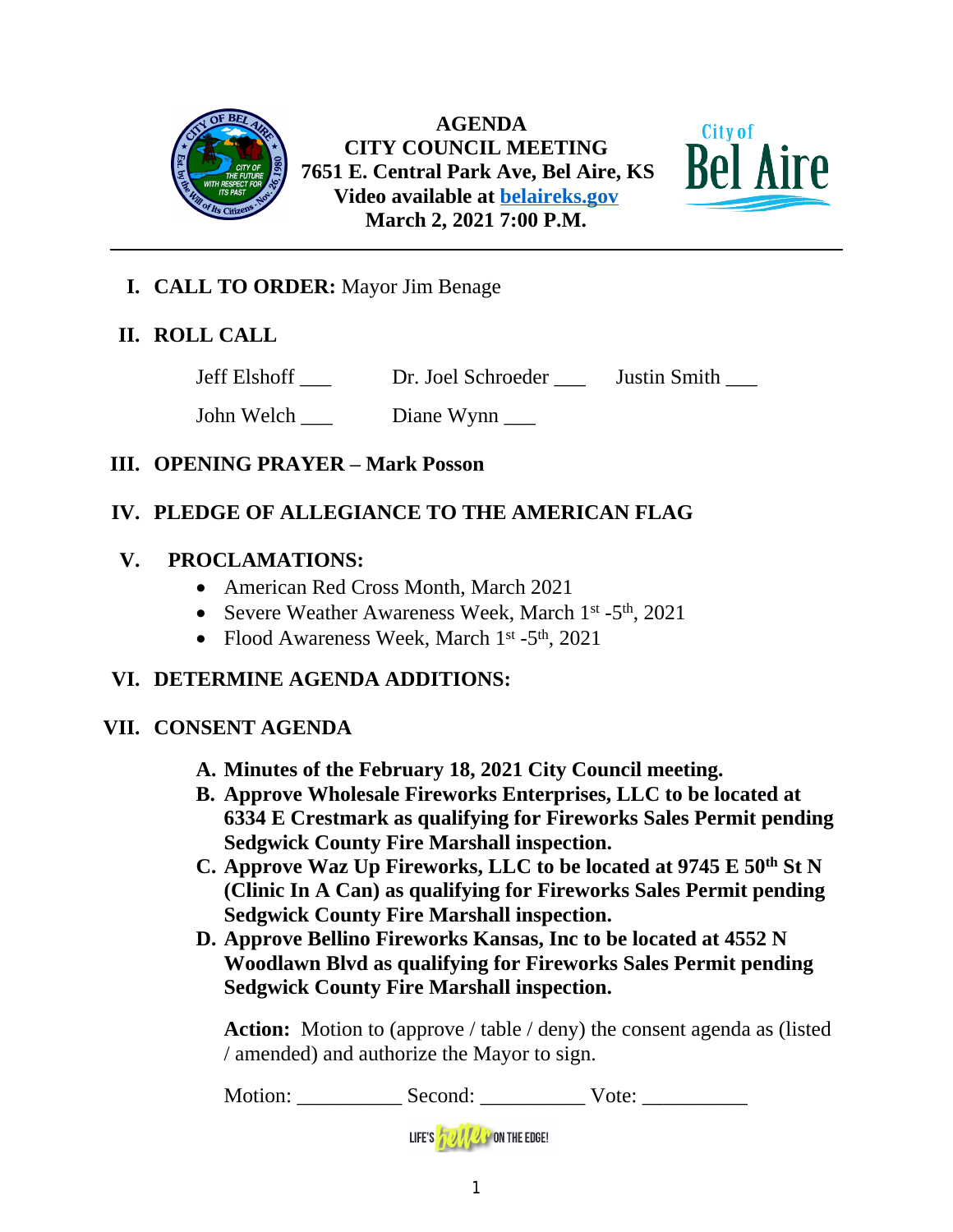## **VIII. DISCUSSION AND APPROVAL OF APPROPRIATIONS ORDINANCE**

## **A. Consideration of Appropriations Ordinance 21-04 in the amount of \$382,776.35**

**Action:** Motion to (approve / table / deny) Appropriations Ordinance 21-04.

Motion: \_\_\_\_\_\_\_\_\_\_\_\_\_\_ Second: \_\_\_\_\_\_\_\_\_\_\_\_\_ Vote: \_\_\_\_\_\_\_\_\_\_\_\_\_\_\_\_\_\_\_\_\_\_\_\_\_\_\_\_\_

# **IX. CITY REQUESTED APPEARANCES:**

**X. CITIZEN CONCERNS:** *Public comment may be sent by email to the City Clerk at least 2 hours before a City Council meeting, received via US mail to City Hall on or before the day of a City Council meeting, or via other online platform provided on the City's website, explicitly for public comment during the meeting or provided at the meeting. The City Clerk shall read comments for a period of time not to exceed 15 minutes during the Citizens Concerns segment of Council Meetings. Persons speaking live at the meeting are limited to 3 minutes.*

#### **XI. REPORTS**

**A. Council Member Reports B. Mayor's Report C. City Attorney Report D. City Manager Report**

## **XII. ORDINANCES, RESOLUTIONS AND FINAL ACTIONS**

**A. Consideration of adopting the 2021 Municipal Water Conservation Plan for the City of Bel Aire.** 

**Action:** Motion to (approve / deny / table) the 2021 Municipal Water Conservation Plan for the City of Bel Aire and authorize the Mayor to sign.

| Motion | ാവി |  |
|--------|-----|--|
|--------|-----|--|

LIFE'S **WAY ON THE EDGE!**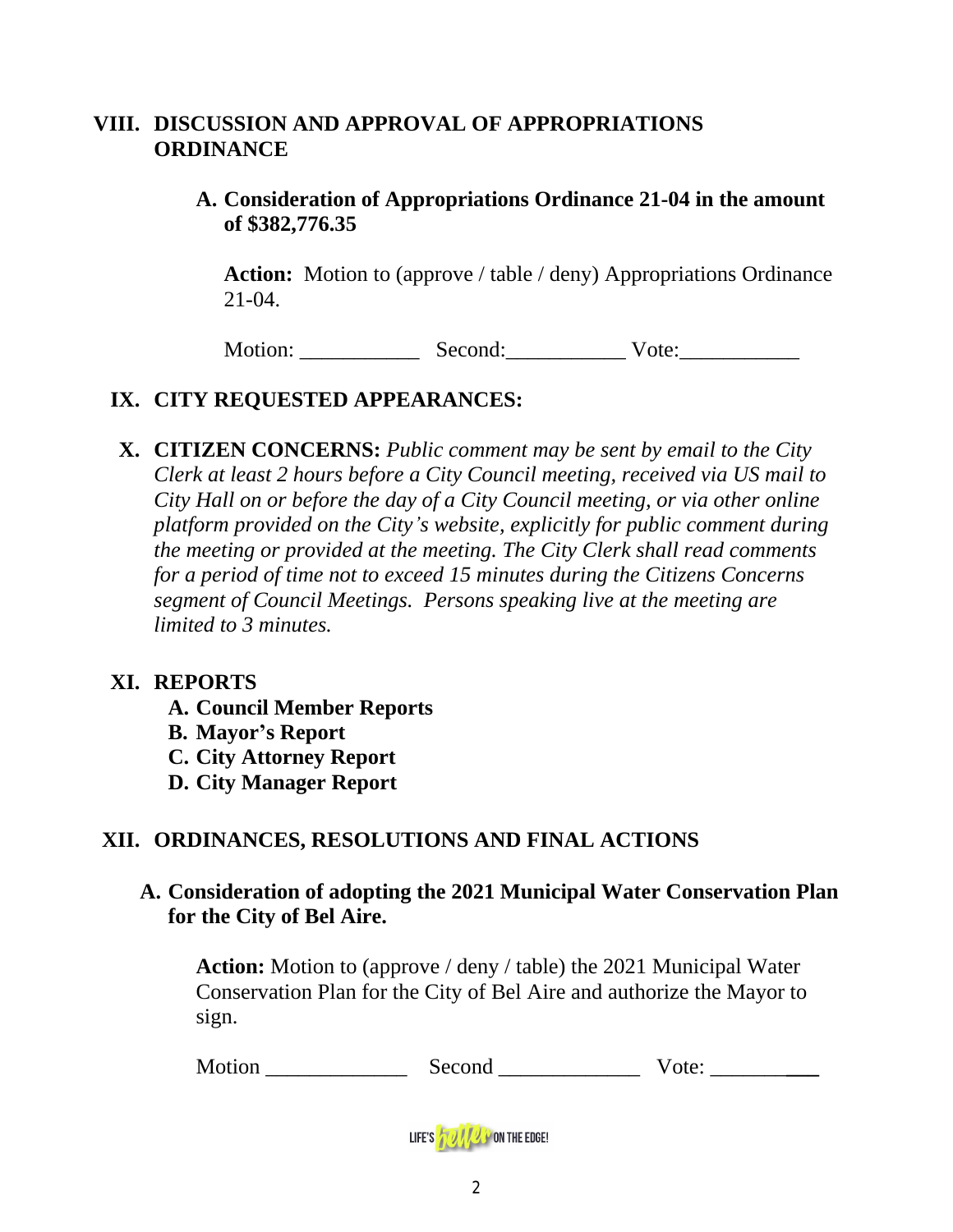## **B. Consideration of accepting a bid for an International 7400 dump truck from Summit Truck Group.**

**Action**: Motion to (approve / deny / table) the bid from Summit Truck Group at a cost not to exceed \$160,895.00 and authorize the Mayor to sign.

Motion: Second: Vote:

## **C. Consideration of accepting the dedication of streets and other public ways, service and utility easements and land dedicated for public use as shown on the Final Plat of Skyview at Block 49.**

**Action:** Motion to (accept / deny / table) the dedications within the Final Plat for Skyview at Block 49 and authorize all required signatures.

| Motion     | Second              | Vote:              |  |
|------------|---------------------|--------------------|--|
| Jim Benage | <b>Jeff Elshoff</b> | Dr. Joel Schroeder |  |

Justin Smith \_\_\_\_\_\_\_ Diane Wynn \_\_\_\_\_\_ John Welch

## **D. Consideration of accepting the dedication of streets and other public ways, service and utility easements and land dedicated for public use as shown on the Final Plat of Rock Spring 4th.**

**Action:** Motion to (accept / deny / table) the dedications within the Final Plat for Rock Spring 4th and authorize all required signatures.

Motion \_\_\_\_\_\_\_\_\_\_\_\_\_\_\_ Second \_\_\_\_\_\_\_\_\_\_\_\_\_\_\_\_ Vote: \_\_\_\_\_\_\_\_\_\_\_\_\_\_

Jim Benage \_\_\_\_\_\_ Jeff Elshoff \_\_\_\_\_\_ Dr. Joel Schroeder \_\_\_\_\_\_

Justin Smith \_\_\_\_\_\_ Diane Wynn \_\_\_\_\_\_ John Welch\_\_\_\_\_\_\_\_